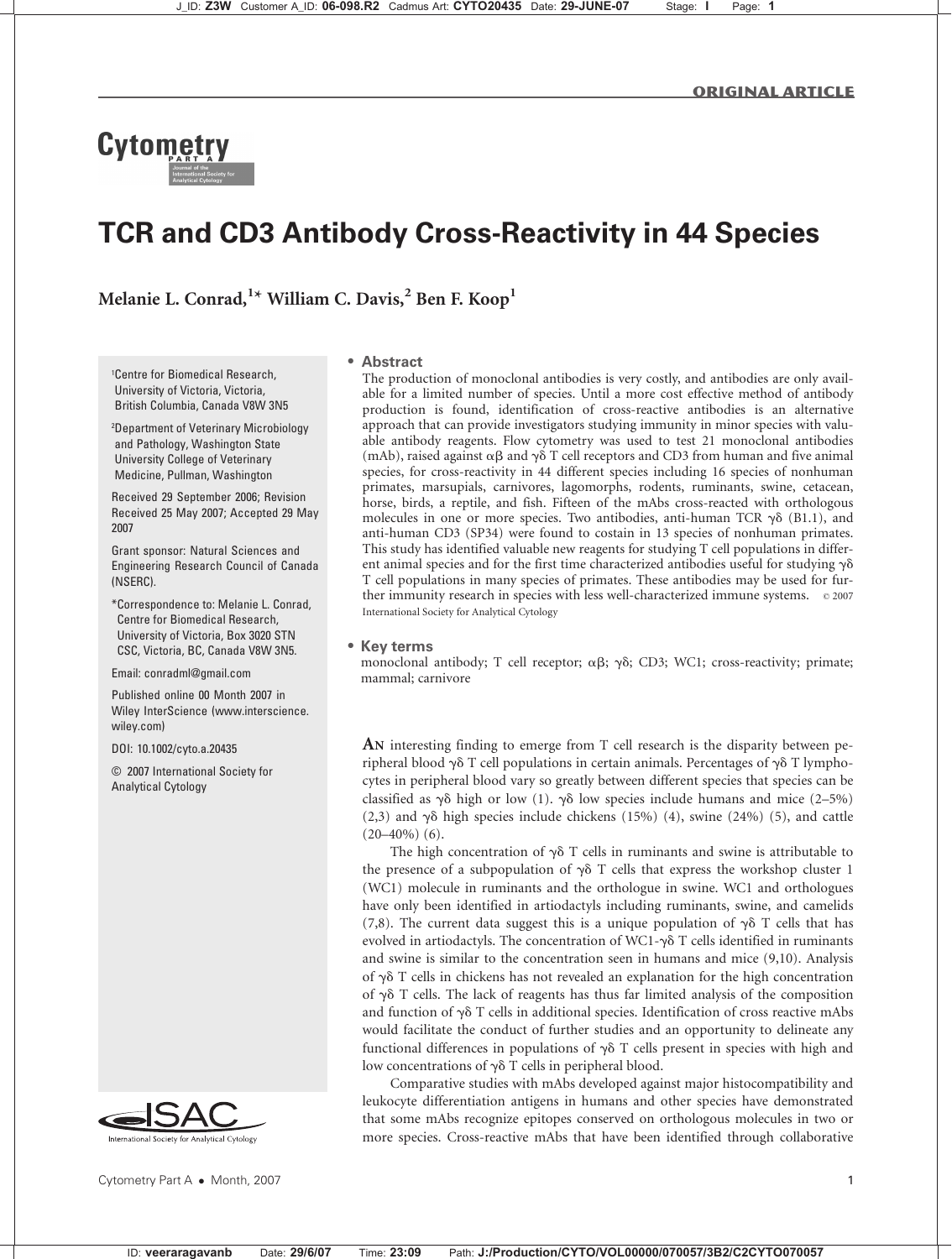studies and international workshops have afforded an opportunity to accelerate identification of orthologous molecules in less well-studied species. They have also proven useful in documenting the specificity of mAbs that recognize species restricted epitopes on the same molecule (11–16).

This research represents an expansion of previous studies, specifically analyzing a panel of mAbs specific for TCR  $\alpha\beta$ , TCR  $\gamma\delta$ , and CD3 for cross-reactivity in 44 different species.

# MATERIALS AND METHODS

#### Animals

One to three millilitres of whole blood was collected in tubes containing EDTA as an anticoagulant and analyzed within 24 hours of blood draw. Samples for this research were obtained from a variety of sources including veterinary practices, zoos, animal care units, and primate research centers. To avoid subjecting zoo animals to undue stress, blood was collected opportunistically during routinely scheduled examinations or veterinary procedures, thus the number of animals analyzed per species varies. A list of the species tested for cross-reactivity and number of individuals tested is shown in Table 1 (Panels A–C).

#### Antibodies

Monoclonal antibodies (mAb) to human, mouse, rat, dog, bovine, and chicken TCR and CD3 were selected for the reason that peripheral blood samples were readily available from these species to use as positive controls. The mAbs were chosen according to previous cross-reactivity data shown on the TKP antibody reactivity database www.vetmed.wsu.edu/ tkp and the NIH Non Human Primate Antibody Resource http://nhpreagents.bidmc.harvard.edu/NHP as well as availability of these reagents through commercial suppliers.

The antibodies used in this study are listed in Table 1 (Panels A–C). Antibodies were obtained from Biolegend (San Diego, CA), Caltag (Burlingame, CA), eBioscience (San Diego, CA), Peter Moore (University of California, Davis, CA), Southern Biotech (Birmingham, AL), Becton Dickinson (Mississauga, ON, Canada), Serotec (Raleigh, NC), and VMRD (Pullman, WA).

#### Cell Preparation and Staining

Labeling experiments were performed in duplicate to ensure labeling accuracy. If there was no difference between duplicate tests in the first two individuals, the rest of the individuals were labeled only once. Fifty microlitres of whole blood was placed in a  $12 \times 75$  mm<sup>2</sup> flow cytometry tube and mixed with the appropriately titred amount of each primary conjugated mAb (anti-CD3 PE-Cy5.5, anti-TCR  $\alpha\beta$  FITC, or anti-TCR  $\gamma\delta$  PE) and incubated in the dark at room temperature for 15 min. For secondary conjugated mAb, Zenon reagents were used to manufacturer's specifications (Invitrogen – Molecular Probes, Burlington, ONT, Canada) and subjected to the same procedure as above. After labeling, the blood was lysed with 4 mL of  $1\times$  ammonium chloride lysis buffer (NH<sub>4</sub>Cl 8.4 g/L, KHCO<sub>3</sub> 1 g/L, NaEDTA  $0.032g/L$ ) incubated at room temperature for 10 min. After lysis, the sample was centrifuged at 400g for 6 min, the supernatant was removed and the cell pellet resuspended in 1 mL of phosphate buffered saline and subsequently analyzed by flow cytometry.

The birds, reptiles, and fish in this study have nucleated red blood cells (RBC). Comparisons between nucleated and non-nucleated RBC samples showed comparable forward angle light scatter (FSC) versus side angle light scatter (SSC) profiles with the exception of a high number of RBC nuclei contaminants. Nucleated RBC samples were treated the same as above with the exception of increasing the flow cytometry cell count to 500,000 total cells. The purpose of increased cell count was to ensure that antibody signal could be detected amidst the contaminating RBC nuclei.

#### Flow Cytometry

Because of prohibitions on shipping blood samples across the Canadian/American border, flow cytometry was performed in two different cities using two different flow cytometers. The stained and lysed blood sample preparations were run on either a Beckman coulter FC 500 (Fullerton, CA) or a Becton Dickinson FACSCalibur (San Jose, CA). Samples were treated with the same method regardless of the instrument used; the voltage and compensation settings were established on each flow cytometer using human peripheral blood samples. No significant difference was seen between identically labeled human samples run on either machine. To reliably identify small populations of cells, 10,000 lymphocytes were counted for each sample.

Negative controls consisted of testing blood with no antibody added for autofluorescence. Positive antibody controls consisted of reacting a particular species' blood with its corresponding antibody. Human, mouse, rat, dog, cattle, and chicken antibodies were all tested in this manner (data not shown). Data for the cross-reactivity of TCR  $\alpha\beta$  antibodies in cattle and chicken were included in Table 1 (Panels B and C) as there are presently no antibodies that recognize pan  $\alpha\beta$  T cells in these species.

For an antibody to be deemed cross-reactive, several factors were considered including the size and granularity of the cell population, the fluorescence signal within the lymphocyte population and nonspecific binding in the periphery. Antibody cross-reactivity was sought in the gated lymphocyte population, which contains T cells, B cells, and NK cells. To assess the fluorescence within the lymphocyte gate, the size and morphology of the resulting cell population was taken into consideration. These two factors provided a means to visually decipher true cross-reactivity from artifact. Furthermore, if a positive reaction was detected within the lymphocyte population, an ungated histogram was also examined to rule out the possibility of nonspecific binding. Examples of positive and negative flow cytometry profiles taken from the horse data are shown in Figures 1A and 1B. F1

In the case of primate three color labeling, a CD3 gate was created from a SSC versus CD3-PC5 dot-plot and subse-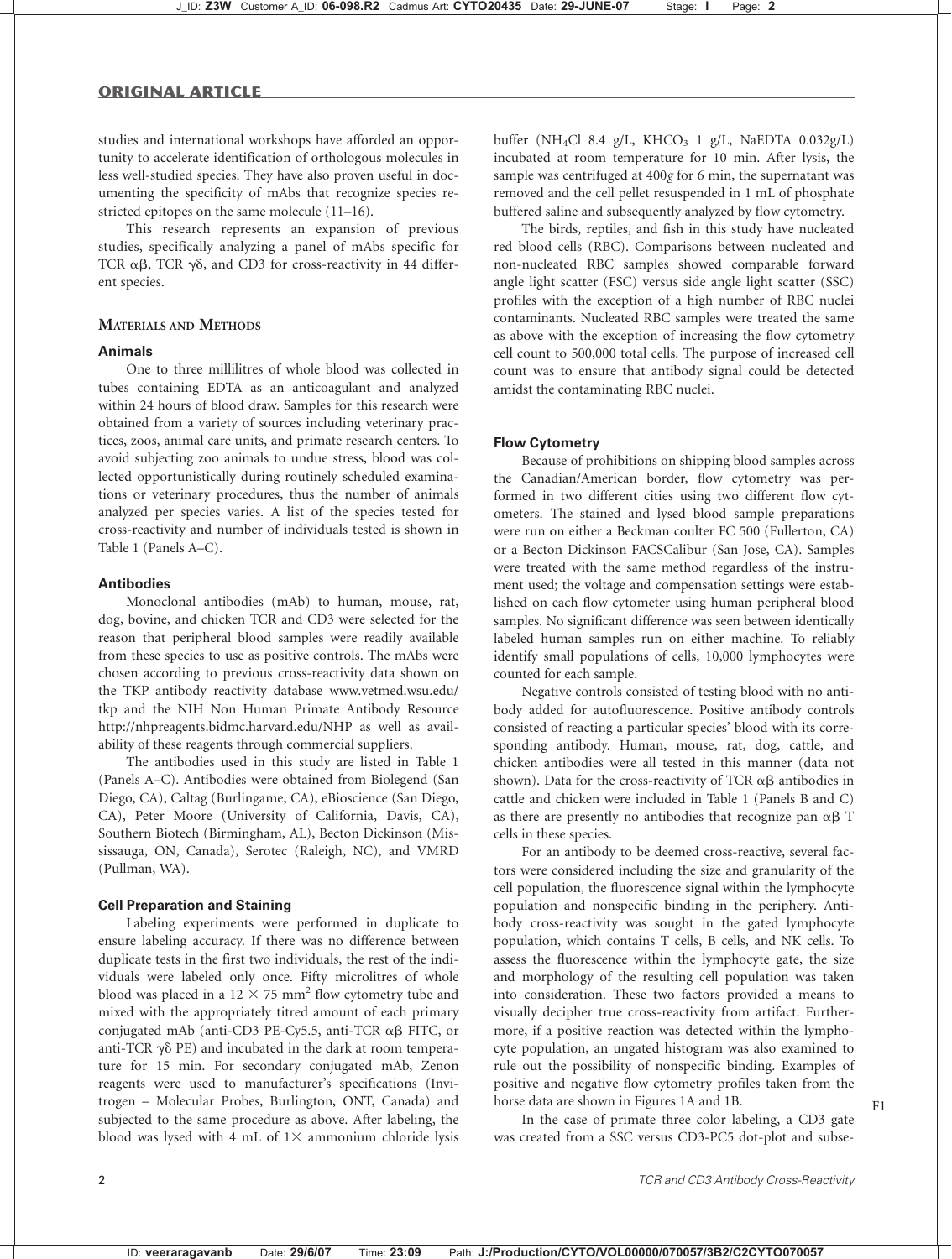|                                 | ⊠                   | $\mathbf{L}$         | +                   |                |                              |              | ದ                                 |         | z                  |                    |                    |                    |                    |                    |                    |                    |                      | z                  |                           |                       |              | z              |                |                 |                          |                |                  |                |                     | 4                            |
|---------------------------------|---------------------|----------------------|---------------------|----------------|------------------------------|--------------|-----------------------------------|---------|--------------------|--------------------|--------------------|--------------------|--------------------|--------------------|--------------------|--------------------|----------------------|--------------------|---------------------------|-----------------------|--------------|----------------|----------------|-----------------|--------------------------|----------------|------------------|----------------|---------------------|------------------------------|
|                                 | Á                   |                      |                     |                |                              |              | CARNIVORA<br>FOX                  |         |                    | ┿                  |                    |                    |                    |                    |                    |                    |                      | z                  | $\overline{\phantom{a}}$  |                       | $\mathbf{I}$ | Τ.             | z              |                 |                          |                | I                |                |                     |                              |
|                                 | 리                   | ┿                    |                     | +              | $\sim$                       |              | <b>CAT</b>                        |         |                    |                    |                    |                    |                    |                    |                    |                    |                      |                    |                           | H                     |              |                | $\overline{1}$ |                 | $\overline{\phantom{a}}$ |                | $\overline{1}$   |                |                     | $\mathbf{\sim}$              |
|                                 | $\rm{C}$            |                      |                     |                | $\sim$                       |              | BW                                |         | z                  | z                  | Z                  |                    |                    |                    | z                  |                    |                      | z                  |                           |                       | z            | z              | Z              | z               |                          |                | z                | Z              | $Z -$               |                              |
|                                 | <b>RCM</b>          |                      |                     |                |                              |              | CAR                               |         |                    |                    |                    |                    |                    |                    |                    |                    |                      |                    |                           |                       |              |                |                |                 | ╅                        |                |                  |                |                     | 4                            |
|                                 | RG<br>ЙŅ            | +<br>+               |                     | +<br>+         | $\sim$<br>$\sim$             |              | <b>NS</b>                         |         |                    |                    |                    |                    |                    |                    |                    |                    |                      |                    |                           |                       |              |                | z              |                 |                          |                |                  |                |                     |                              |
|                                 | HB                  | ┿                    |                     | +              | $\sim$                       | TEST SPECIES | ð                                 |         |                    |                    |                    |                    | z                  |                    |                    |                    |                      |                    | z                         | z                     |              |                |                | +               | ╅                        |                |                  |                |                     |                              |
| TEST SPECIES<br><b>PRIMATES</b> | $\overline{O}$      |                      |                     | ┿              | $\sim$                       |              | $\overline{\rm Z}$                |         |                    |                    |                    |                    |                    |                    |                    |                    |                      |                    |                           |                       |              |                |                |                 |                          |                |                  |                |                     |                              |
|                                 | IЩ                  |                      |                     | ┿              | $\sim$                       |              | CETARTIODACTYLA<br>B <sub>O</sub> |         |                    |                    |                    |                    |                    |                    |                    |                    |                      |                    |                           |                       |              |                |                |                 |                          |                |                  |                |                     |                              |
|                                 | ЫĀ                  | +                    |                     | +              | $\sim$                       |              | $_{\rm SI}$                       |         | z                  | z                  | $\mathsf{z}$       |                    |                    |                    | z                  |                    |                      | z                  |                           |                       | ┿            | z              | $\mathsf{z}$   | z               |                          |                | z                |                |                     |                              |
|                                 | Σ                   | +                    |                     | $Z \sim$       |                              |              | GO                                |         | z                  | z                  | Z                  |                    |                    |                    | z                  |                    |                      | z                  |                           |                       | ┿            | z              | Z              | z               |                          | ┿              | z                |                |                     | $\circ$                      |
|                                 | Š                   | +                    | +                   | $\ddot{}$      | $\sim$                       |              | ÎМ                                |         |                    |                    |                    |                    |                    |                    |                    |                    |                      |                    |                           |                       |              |                |                |                 |                          | ┿              |                  |                |                     | ↤                            |
|                                 | УG                  | +                    |                     | $\ddot{}$      | $\overline{\phantom{0}}$     |              | 뉙                                 |         |                    |                    |                    |                    |                    |                    |                    |                    |                      |                    |                           |                       |              |                | z              |                 |                          |                |                  |                |                     |                              |
|                                 | GOR                 | +                    |                     | $\ddot{}$      | $\sim$                       |              |                                   |         |                    |                    |                    |                    |                    |                    |                    |                    |                      |                    |                           |                       |              |                |                |                 |                          |                |                  |                |                     |                              |
|                                 | $\overline{\rm d}$  | +                    |                     |                |                              |              | LABEL                             |         | $1^{\circ}$ PE-Cy5 | $2^{\circ}$ PE-Cy5 | $2^{\circ}$ PE-Cy5 | $2^{\circ}$ PE-Cy5 | $1^{\circ}$ PE-Cy5 | $1^{\circ}$ PE-Cy5 | 2° FITC            | <b>DAHIL</b>       | 1° FITC              | 1° FITC            | <b>L</b> <sub>o</sub> HLC | $1^{\circ}$ PE        | $1^\circ$ PE | $1^{\circ}$ PE | $2^{\circ}$ PE | $2^{\circ}$ FIT | $2^{\circ}$ PE           | $1^{\circ}$ PE | $1^{\circ}$ PE   | $1^{\rm o}$ PE | EE<br>$\frac{1}{2}$ |                              |
|                                 | LABEL               | $1^{\circ}$ PE-Cy5   | $1^{\circ}$ FITC    | $1^{\circ}$ PE |                              |              | <b>ISOTYPE</b>                    |         | hlgG1              | mlgG1              | mlgG1              | mlgG1              | mlgG1              | mlgG1              | mlgG1              | hlgG1              | mlgG1                | mlgM               | mlgG1                     | mlgG1                 | mlgG1        | mlgG1          | mlgG2a         | mlgM            | mlgG2b                   | hlgG1          | mlgG1            | hlgG1          | mlgG1               |                              |
|                                 | <b>ISOTYPE</b>      | mlgG                 | mlgG1               | mlgG1          |                              |              |                                   |         |                    |                    |                    |                    |                    |                    |                    |                    |                      |                    |                           |                       |              |                |                |                 |                          |                |                  |                |                     |                              |
|                                 | SPECIES SPECIFICITY | Human                | Rat                 | Human          |                              |              | SPECIES SPECIFICITY               |         | Mouse              | Dog                | Chicken            | Bovine             | Human              | Human              | Dog                | Mouse              | $\operatorname{Rat}$ | Human              | Human                     | Human                 | Human        | Human          | Dog            | Bovine          | Bovine                   | Mouse          | Chicken          | Mouse          | Rat                 |                              |
|                                 | CLONE               | SP34                 | R73                 | B1.1           |                              |              | CLONE                             |         | 145-2C11           | CA17.2A12          | $CT-3$             | <b>MM1A</b>        | $S_{K-7}$          | SP34               | CA15.8G7           | H57-597            | R7.3                 | T10B9              | WT31                      | 11F2                  | 5A6.E9       | B11            | CA20.8H1       | <b>GACTB6A</b>  | GB21A                    | GL3            | TCR-1            | UC7-13D6       | V65                 |                              |
|                                 | SUPPLIER            | <b>BD</b> Pharmingen | Serotec             | eBioscience    | Number of individuals tested |              | SUPPLIER                          |         | Biolegend          | Peter Moore        | Southern Biotech   | VMRD               | BD Pharmingen      | BD Pharmingen      | Peter Moore        | Serotec            | Serotec              | BD Pharmingen      | BD Pharmingen             | BD Pharmingen         | Caltag       | eBioscience    | Peter Moore    | VMRD            | VMRD                     | Serotec        | Southern Biotech | Biolegend      | Serotec             | Number of individuals tested |
|                                 | <b>ANTIBODY</b>     | Panel A<br>CD3       | TCR $\alpha\beta^*$ | TCR yo         |                              |              | <b>ANTIBODY</b>                   | Panel B | CD <sub>3</sub>    | CD <sub>3</sub>    | CD3                | CD <sub>3</sub>    | CD3                | CD3                | TCR a <sub>B</sub> | TCR a <sub>B</sub> | TCR $\alpha\beta$    | TCR a <sub>B</sub> | TCR a <sub>B</sub>        | TCR $\gamma$ $\delta$ | TCR yo       | TCR yo         | TCR yo         | TCR yo          | TCR yo                   | TCR yo         | TCR yo           | TCR yo         | TCR yo              |                              |

Cytometry Part A • Month, 2007 3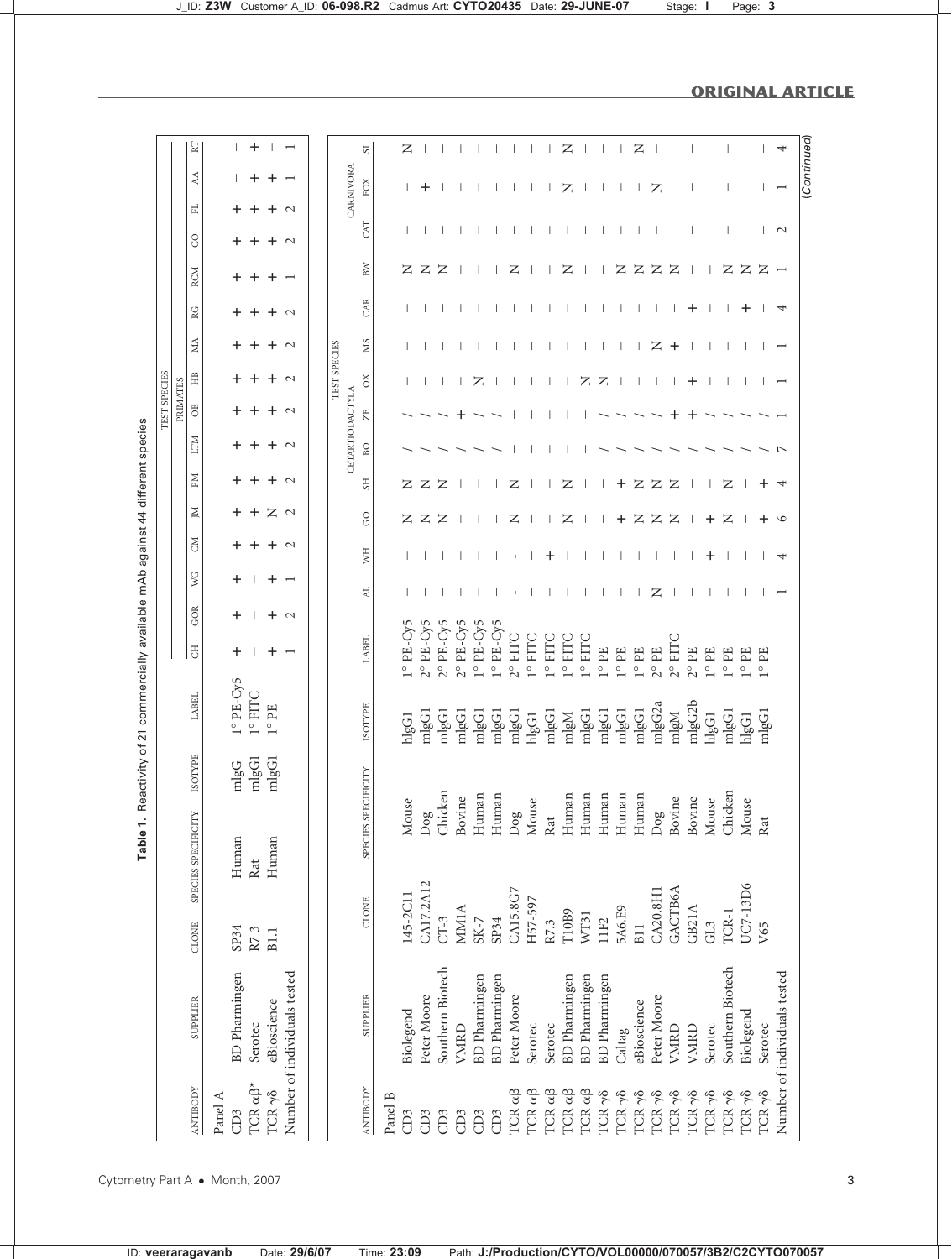|                    |                              |                 |                     |                |                    |                 |    |                 |   |   |                | TEST SPECIES   |   |     |           |   |                      |           |             |
|--------------------|------------------------------|-----------------|---------------------|----------------|--------------------|-----------------|----|-----------------|---|---|----------------|----------------|---|-----|-----------|---|----------------------|-----------|-------------|
|                    |                              |                 |                     |                |                    |                 |    | CARNIVORA (CONT |   |   |                | <b>AVES</b>    |   |     |           |   | <b>MISCELLANEOUS</b> |           |             |
| <b>ANTIBODY</b>    | SUPPLIER                     | CLONE           | SPECIES SPECIFICITY | <b>ISOTYPE</b> | LABEI              | SO <sub>1</sub> | BE | <b>RP</b>       | F | Е | $\overline{c}$ | $\overline{D}$ | F | l 표 | <b>BO</b> | K | RB                   | <b>PO</b> | $S_{\rm N}$ |
| Panel              |                              |                 |                     |                |                    |                 |    |                 |   |   |                |                |   |     |           |   |                      |           |             |
| CD <sub>3</sub>    | Biolegend                    | 145-2C11        | Mouse               | hlgG1          | 1° PE-Cy5          |                 |    |                 |   |   |                |                |   |     |           |   |                      |           |             |
| CD <sub>3</sub>    | Peter Moore                  | CA 17 2A 12     | $\log$              | $m$ lg $G1$    | 2° PE-Cy5          |                 |    |                 |   |   |                |                |   |     |           |   |                      |           |             |
| GD <sub>3</sub>    | Southern Biotech             | $CT-3$          | Chicken             | mlgG1          | $2^{\circ}$ PE-CY5 |                 |    |                 |   |   |                |                |   |     |           |   |                      |           |             |
| GD <sub>3</sub>    | VMRD                         | MM1A            | Bovine              | mlgG1          | $2^{\circ}$ PE-Cy5 |                 |    |                 |   |   |                |                |   |     |           |   |                      |           |             |
| GD <sub>3</sub>    | <b>BD</b> Pharmingen         | $S_{K-7}$       | Human               | mlgG1          | $1^{\circ}$ PE-Cy5 | z               |    |                 |   | z |                | z              |   |     |           |   |                      |           |             |
| CD <sub>3</sub>    | BD Pharmingen                | SP34            | Human               | mlgG1          | $1^{\circ}$ PE-Cy5 |                 |    |                 |   |   |                |                |   |     |           |   |                      |           |             |
| TCR a <sub>B</sub> | Peter Moore                  | CA15.8G7        | $_{\text{Dog}}$     | mlgG1          | 2° FITC            |                 |    |                 |   |   |                |                |   |     |           |   |                      |           |             |
| TCR a <sub>B</sub> | Serotec                      | H57-597         | Mouse               | hlgG1          | 1° FITC            |                 |    |                 |   |   |                |                |   |     |           |   |                      |           |             |
| TCR a <sub>B</sub> | Serotec                      | R7.3            | Rat                 | mlgG1          | $1^{\circ}$ FIT    |                 |    |                 |   |   |                |                |   |     |           |   |                      |           |             |
| TCR a <sub>B</sub> | BD Pharmingen                | T10B9           | Human               | mlgM           | $1^{\circ}$ FIT    |                 |    |                 |   |   |                |                |   |     |           |   |                      |           |             |
| TCR a <sub>B</sub> | <b>BD</b> Pharmingen         | WT31            | Human               | mlgG1          | $1^\circ$ FIT      | z               |    |                 |   | z |                |                |   |     |           |   |                      |           | z           |
| TCR y <sub>8</sub> | BD Pharmingen                | 11F2            | Human               | mlgG1          | $l^{\circ}$ PE     | z               |    |                 |   | z |                |                |   |     |           |   |                      |           |             |
| TCR yo             | Caltag                       | 5A6.E9          | Human               | mlgG1          | $1^\circ$ PE       |                 |    |                 |   |   |                |                |   |     |           |   |                      |           |             |
| TCR y <sub>8</sub> | eBioscience                  | B1.1            | Human               | mlgG1          | $1^{\circ}$ PE     |                 |    |                 |   |   |                |                |   |     |           |   |                      |           |             |
| TCR y <sub>8</sub> | Peter Moore                  | CA20.8H1        | $\log$              | mlgG2a         | $2^{\circ}$ PE     |                 | ∠  | z               | Z |   |                |                |   |     |           |   |                      |           |             |
| TCR y <sub>8</sub> | VMRD                         | CACTB6A         | Bovine              | mlgM           | $2^{\circ}$ PE     |                 |    |                 |   |   |                |                |   |     |           |   |                      |           |             |
| TCR y <sub>8</sub> | VMRD                         | GB21A           | Bovine              | mlgG2b         | $2^{\circ}$ PE     |                 |    |                 |   |   |                |                |   |     |           |   |                      |           |             |
| TCR yo             | Serotec                      | GL <sub>3</sub> | Mouse               | hlgG1          | $1^\circ$ PE       |                 |    |                 |   |   |                |                |   |     |           |   |                      |           |             |
| TCR yo             | Southern Biotech             | TCR-1           | Chicken             | mlgG1          | $1^{\circ}$ PE     |                 |    |                 |   |   |                |                |   |     |           |   |                      |           |             |
| TCR y <sub>8</sub> | Biolegend                    | UC7-13D5        | Mouse               | hlgG1          | $1^\circ$ PE       |                 |    |                 |   |   |                |                |   |     |           |   |                      |           |             |
| TCR yo             | Serotec                      | V65             | Rat                 | mlgG1          | $1^\circ$ PE       |                 |    |                 |   |   |                |                |   |     |           |   |                      |           |             |
|                    | Number of individuals tested |                 |                     |                |                    |                 |    |                 |   |   |                |                |   |     |           |   |                      |           |             |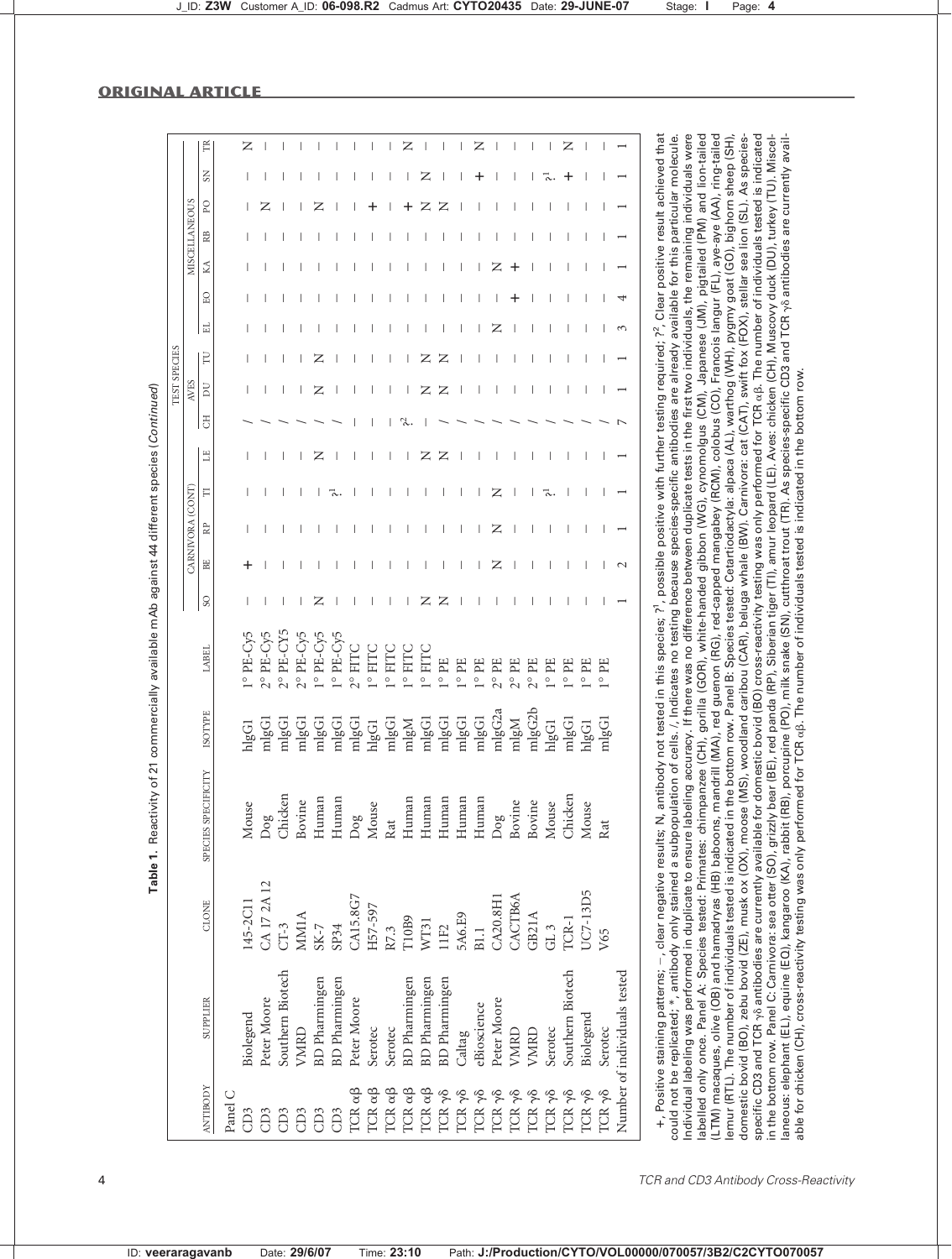

Figure 1. Representative dual parameter, single fluorescent, dot plot profiles illustrating the criteria for acceptance of cross-reactivity. A: Anti-bovine TCR  $\gamma\delta$  (GB21A), negative cross-reactivity. B: Anti-bovine TCR  $\gamma\delta$  (CACTB6A), positive cross-reactivity observed in the lymphocyte population only. Samples are whole blood lysis preparations from horse (Equus caballus). Numerals on the figure represent (i) granulocyte, (ii) monocyte, (iii) lymphocyte, and (iv) red blood cell/debris populations. Similar results were observed in all four animals tested. To demonstrate reproducibility, the tests from two randomly selected individuals were duplicated and no significant intra-individual differences were found.

quent analysis consisted of viewing TCR  $\alpha\beta$ -FITC and TCR  $\gamma\delta$ -PE populations gated with CD3.

#### Analysis of Flow Cytometry Data

Data were analyzed using WinMDI (© Joseph Trotter). FSC versus SSC was used for lymphocyte gating and analysis of antibody cross-reactivity.

# **RESULTS**

Forty-four species were used to test 21 mAbs for crossreactivity; however, because of the opportunistic and sporadic nature of species sampling, the full panel of antibodies was not available at the time of testing for every species. As shown in Table 1 (Panels A–C), 3 anti-TCR  $\alpha\beta$ , 8 TCR  $\gamma\delta$ , and 4 CD3 mAb identified epitopes conserved on orthologous molecules in one or more species including the endangered swift fox (Vulpes velox) and the threatened woodland caribou (Rangifer tarandus caribou). Cross reactivity was observed in 100% of the primates tested (16/16 species) and 54% of the other species tested (15/28 species).

Cross-reactivity with multiple antibodies was found in the Siberian tiger, zebu, warthog, and primate samples (Table 1, Panels A–C); therefore, attempts were made to dual or triple stain these samples. The Siberian tiger blood sample was dual labeled with anti-human CD3 (SP34) and anti-mouse TCR  $\gamma\delta$ (GL3). However, as the sample was adversely affected during shipping, single positive staining could be detected but dual labeled populations could not be resolved.

Since there are presently no anti-TCR  $\alpha\beta$  antibodies available for either domestic cattle or zebu, both of these species were tested for cross-reactivity with the anti-TCR  $\alpha\beta$  antibodies used in this study (Table 1, Panel B). Unfortunately, no cross-reactivity was found. Further testing with the zebu cells revealed cross-reactivity with anti-bovine CD3 (MM1A), antibovine TCR  $\gamma\delta$  (GB21A), and anti-bovine  $\gamma\delta$  (CACTB6A). Other CD3 and TCR  $\gamma\delta$  antibodies were not tested in the zebu because of the robust labeling found with domestic cattle antibodies. Dual staining (CD3/TCR  $\gamma\delta$ ) of the single zebu individual demonstrated that CACTB6A  $\gamma\delta$  T cells represented 11% of the peripheral blood CD3 population whereas GB21A  $\gamma\delta$  T cells represented 20%. The CACTB6A antibody is known to stain a subpopulation of WC1+TCR  $\gamma\delta$  cells, thus these numbers are comparable to domestic cattle numbers (6).

In the four warthog (Phacochoerus africanus) samples analyzed, cross-reactivity was found with both anti-rat TCR  $\alpha\beta$  $(R7.3)$  (mean 2%  $\pm$  1% of total lymphocytes) and anti-mouse TCR  $\gamma\delta$  (GL3) (mean 7%  $\pm$  2% of total lymphocytes). As no cross-reactive CD3 antibody was found, only single staining could be utilized with these samples and percentages were calculated from the lymphocyte gate (B, T, and NK cells). It is likely that with a dual stained sample gated on CD3, the TCR percentages would have been higher.

In the primates, anti-rat TCR  $\alpha\beta$  (R7.3) and anti-human TCR  $\gamma\delta$  (B1.1) costained with CD3 (SP34) in the majority of primate species tested [(Table 1, Panel A), Fig. 2]. F2

None of the mAbs tested identified conserved epitopes on orthologous molecules on cells from alpaca, cat, duck, elephant, leopard, sea otter, rabbit, red panda, sea lion, turkey, or the beluga whale. In addition to this, anti-CD3 CT-3 and SK7, anti-TCR  $\alpha\beta$  CA15.8G7 and WT31, and anti-TCR  $\gamma\delta$  11F2 and CA20.8H1 reacted only when tested on the species they were produced for. These antibodies appear to recognize species restricted epitopes.

Cytometry Part A • Month, 2007 5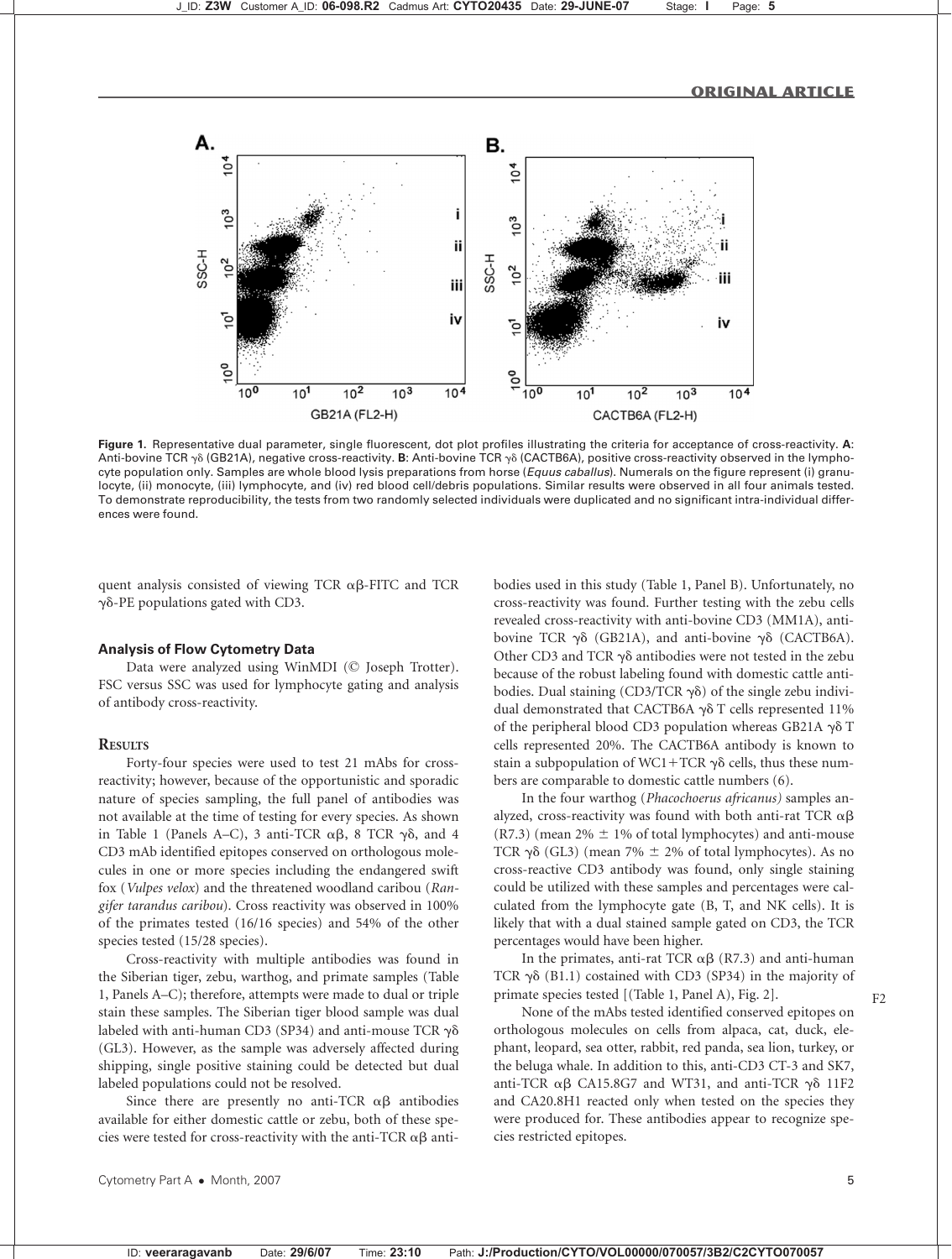

Figure 2. Representative dual parameter, dual fluorescent, dot plot profiles illustrating A: Lymphocyte gated population representing costaining with TCR  $\gamma\delta$ /CD3. B: Lymphocyte gated population representing costaining with TCR  $\alpha\beta$ /CD3. C: CD3 gated population representing the mutually exclusive labeling of TCR  $\alpha\beta$  and TCR  $\gamma\delta$ . Samples are whole blood lysis preparations from Hamadryas baboon. Similar results were observed in each of the two animals tested. To demonstrate reproducibility, the tests from both individuals were duplicated and no significant intra-individual differences were found.

#### **DISCUSSION**

## Distantly Related Species Cross-Reactivity-CACTB6A, GL3

Many mAb cross-reactions including bovine/zebu/musk ox/moose/caribou, human/primate, and canine/fox occurred in closely related species, Table 1 (Panels A–C); results such as these were expected. Nevertheless, some evolutionarily distant species also showed clear positive flow cytometric staining patterns; for instance, anti-human CD3 (SP34) reacted with Siberian tiger cells and anti-human TCR  $\alpha\beta$  (T10B9) reacted with porcupine, Table 1 (Panels A–C).

The antibodies exhibiting the broadest cross-reactivity between taxa in this study were the anti-bovine TCR  $\gamma\delta$ (CACTB6A) and anti-mouse TCR  $\gamma\delta$  (GL3). Table 1 (Panels B and C) demonstrate that anti-mouse  $TCR\gamma\delta$  (GL3) crossreacts with lymphocytes in both warthog and pygmy goat. GL3 represents an antibody cross-reaction between rodents (mouse) and artiodactyls (warthog and pygmy goat).

Mice are common research animals for which many antibody reagents are available. The existence of many mouse antibodies, which recognize several different epitopes increases the probability that an evolutionary distant cross-reaction can be found, therefore, the GL3 mAb cross-reactivity is not entirely unexpected. In this case, knowledge of the specific epitope recognized by the antibody would allow a more thorough analysis of antibody reactivity. Unfortunately, the specific epitope for GL3 is not known (17). This highlights the importance of antibody epitope identification studies to verify that the cross reactive mAb recognize the bona fide orthologue. Although it will be difficult to validate specificity for the warthog, multiple anti- $\gamma\delta$  mAbs are available in cattle (18) that can be used to verify GL3 that recognizes an epitope expressed on  $\gamma\delta$  T cells.

The second broadly cross-reactive mAb in this study is  $F_1$  the anti-bovine TCR  $\gamma \delta$ , CACTB6A (Fig. 3). Interestingly, this antibody recognizes a subpopulation of  $\gamma\delta$  T cells that also

coexpress a molecule called WC1. WC1 is a transmembrane protein and a member of the scavenger receptor cysteine rich family of molecules that has been found in artiodactyls such as sheep, cattle, pigs, and camelids but has yet to be identified in other species (8,18). Bovine and swine  $\gamma\delta$  subpopulations are characterized by the presence or absence of the WC1 and WC1 orthologues, respectively. Current hypotheses suggest that this  $\gamma\delta$  T cell molecule may be involved in cell signaling (19,20), innate immunity in young animals (21), or act as homing receptor for different tissues (7,8,22,23).

Anti-TCR  $\gamma\delta$  CACTB6A positively reacted with 4 of 25 species including 1 marsupial (kangaroo), 1 perissodactyl (horse), and 2 artiodactyls (zebu and moose). To our knowledge, CACTB6A is the first antibody identified that may recognize  $\gamma\delta$  T cells in the horse. CACTB6A has also been found to cross react with  $\gamma\delta$  T cells in many other species in the suborder Ruminantia including goat, water buffalo, Cape buffalo, white-tail deer, mule deer, black tail deer, elk, and bison (W.C. Davis unpublished observations).

The taxonomic tree in Figure 3 demonstrates that the broad cross-reactivity of anti-bovine CACTB6A is likely due to the fact that most species are closely related within the superorder Ruminantia (18). Considering the distant relationship between horse, kangaroo, and cattle, whose most recent ancestor is in the class Mammalia, another hypothesis must be generated to explain cross-reactivity. It is possible that CACTB6A recognizes a highly conserved epitope on the TCR  $\gamma$  chain in each species; however, further studies are required to demonstrate that the epitope identified is expressed on bona fide  $\gamma \delta$  T cell receptors.

#### Cross-Reactive Cell Populations--- Quantification

Some organisms, such as the domestic cattle (Bos taurus) and zebu cattle (Bos indicus), demonstrate excellent antibody cross-reactivity patterns due to close species relationships. Analysis of the double stained  $CD3/\gamma\delta$  and  $CD3/CACTB6A$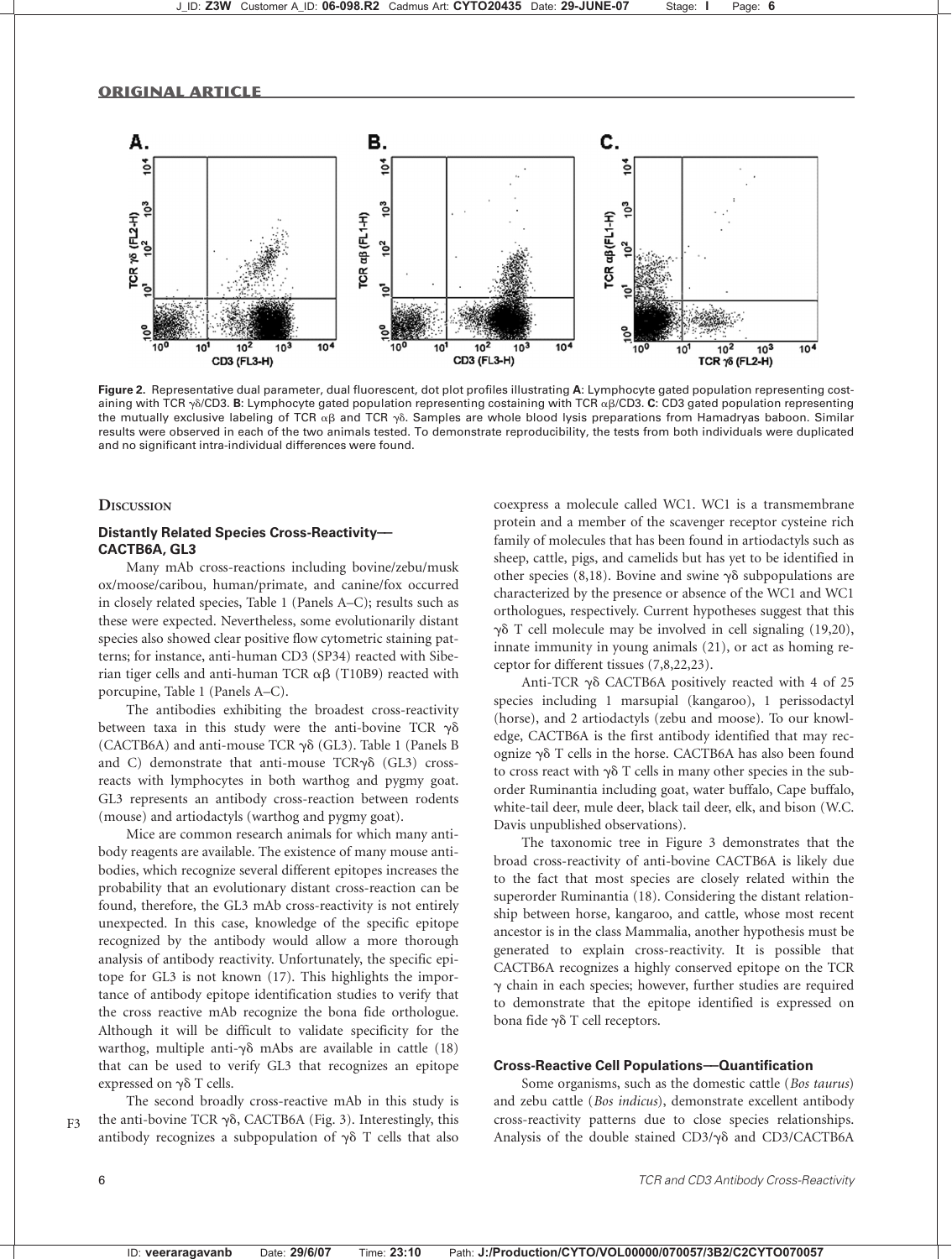

Figure 3. Taxonomic tree demonstrating anti-bovine CACTB6A cross-reactivity in all the mammalian species from this study. Dark boxes indicate cross-reactivity, dashed boxes indicate species not tested with this antibody. (Although CACTB6A cross-reactivity with goats was not tested in this study, the antibody is cross-reactive, W. C. Davis - unpublished observation).

zebu samples indicates that zebu T cell percentages are comparable with that of domestic cattle (9,24,25).

Considering other closely related species, domestic swine and warthogs (suborder Suina) are expected to have similar percentages of  $\alpha\beta$  and  $\gamma\delta$  T cells. Domestic swine are categorized as  $\gamma\delta$  high species, with peripheral blood percentages reported from 12 to 49% (5). Unfortunately, the warthog samples could not be tested with anti-swine antibodies as these antibodies were not included in the initial experimental design. Furthermore, due to the opportunistic nature of sampling, it was difficult to predict from which species blood samples would be received. Future studies involving warthog populations should involve the examination of cross-reactivity with domestic swine antibodies.

Although anti-swine antibodies were not tested, the cross-reactivity results from the warthog samples have nonetheless proved revealing. As single labeling of warthog samples with anti-mouse (GL3) stained 7%  $\pm$  2% of the TCR  $\gamma\delta$  cells in the lymphocyte gate (B, T, and NK cells), it is conceivable that with a dual stained sample gated on CD3, the TCR percentages would be higher. Efforts must be made to find an anti-warthog CD3, which will result in higher accuracy when calculating  $\gamma \delta$  T cell percentages.

In the case of the warthog samples stained with anti-rat TCR  $\alpha\beta$  (R7. 3), only 2% of the cells were stained. There are two possible explanations for this outcome: positive signal is the result of nonspecific staining or antibody R7.3 identifies a particular TCR  $\alpha\beta$  subpopulation in the warthog. As nonspecific staining was ruled out of all leukocyte gates by viewing an ungated histogram an argument can be made for the latter. Notably, anti-rat TCR  $\alpha\beta$  (R7.3) demonstrates a similar pattern of staining in the primate species tested. Further two color testing of specificity with anti-human  $\alpha\beta$  T cells mAbs will show whether R7.3 reacts with human  $\alpha\beta$  T cells.

Early in the study, three antibodies were found that crossreact with primate TCR  $\alpha\beta$ ,  $\gamma\delta$ , and CD3. Anti-human TCR  $\gamma\delta$  (B1.1) exhibited positive staining in the lymphocyte population in addition to the anti-rat TCR  $\alpha\beta$  (R7.3) and antihuman CD3 (SP34) antibodies. Triple staining experiments demonstrated that both TCR  $\alpha\beta$  and TCR  $\gamma\delta$  costained with CD3 forming mutually exclusive populations, Figure 2. Antibodies cross-reacting with primate CD3 and TCR  $\alpha\beta$  have been previously been found in organisms such as cynomolgous macaques (26). This study demonstrates for the first time an antibody that recognizes the  $\gamma\delta$  TCR in 14 species of primates.

Cytometry Part A • Month, 2007 7 7 2007 7 2008 7 2009 7 2009 7 2009 7 2009 7 2009 7 2009 7 2009 7 2009 7 2009 7 2009 7 2009 7 2009 7 2009 7 2009 7 2009 7 2009 7 2009 7 2009 7 2009 7 2009 7 2009 7 2009 7 2009 7 2009 7 2009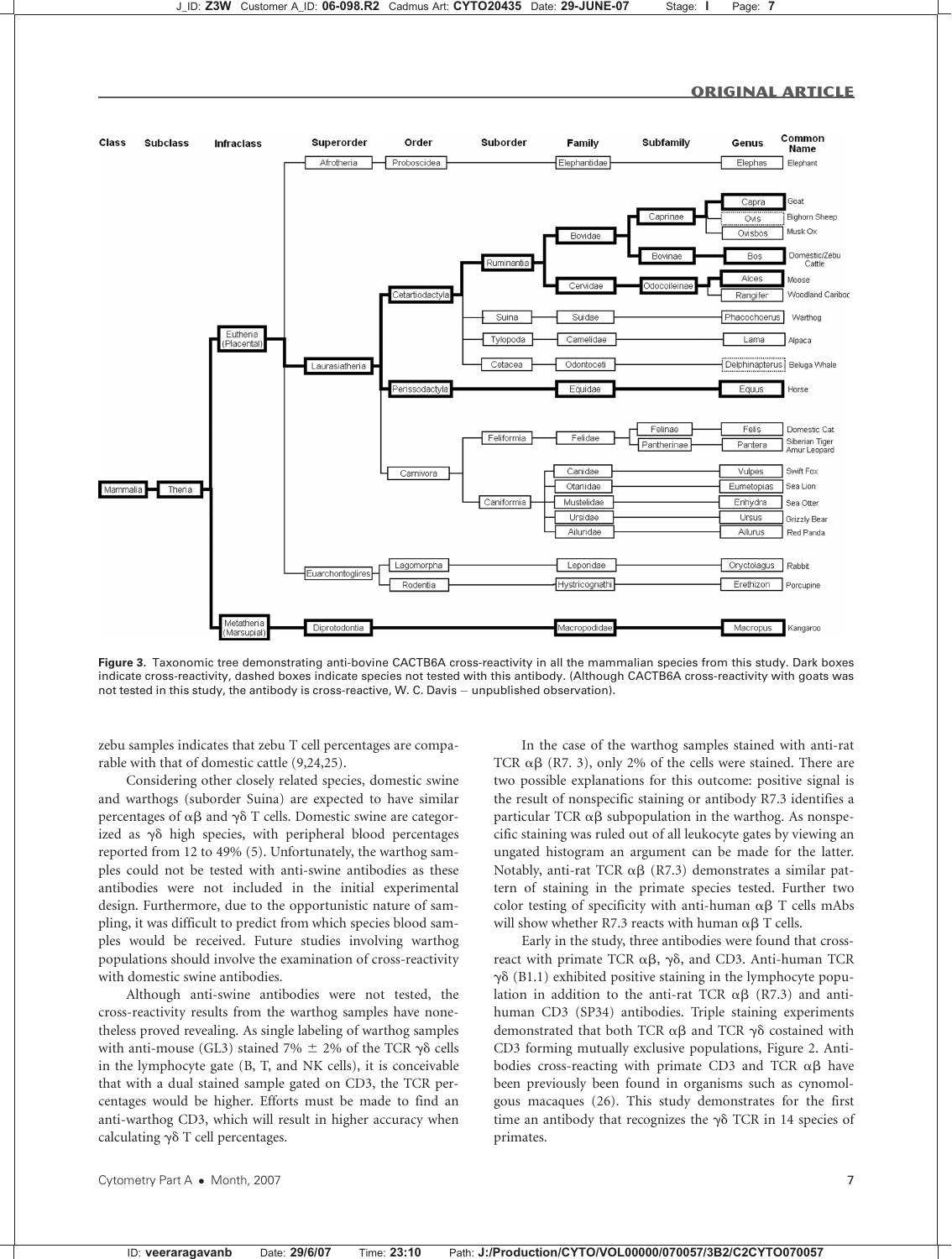



Figure 4. Taxonomic tree of the order Primates demonstrating the cross-reactivity profile with anti-rat TCR  $\alpha\beta$  (R7.3), anti-human TCR  $\gamma\delta$ (B1.1) costained with CD3 (SP34). Colored shapes indicate positive cross-reactivity, white shapes indicate no cross-reactivity. [Color figure can be viewed in the online issue, which is available at www.interscience.wiley.com.]

As primates are important research animals, the primate portion of the study shifted in focus to examine the extent of anti-TCR  $\gamma\delta$  B1.1, anti-TCR  $\alpha\beta$  R7.3, and anti-CD3 SP34 mAb cross-reactivity across many families in the order Prima- $F4$  tes (Fig. 4). Antibody cross-reactivity follows a genus specific pattern of staining; of the 12 genera tested, all were cross-reactive except the one or two taxonomic groups furthest from the species that the antibody was created for. For example, antihuman CD3 and anti-human TCR  $\gamma\delta$  were cross-reactive with all genera except those within the superfamily Lemuroidea, which is least related to humans. The opposite is demonstrated clearly in Figure 4 with the anti-rat TCR  $\alpha\beta$  antibody (R7.3); this antibody reacted with all genera except those in the superfamily Hominoidea, which is least closely related to rat. These data clearly demonstrate cross-reactive antibody molecules following a taxonomic structure.

Quantification of the 27 triple stained primate blood samples demonstrated that CD3+TCR  $\gamma\delta$ + cells represent a mean of 7%  $\pm$  4% and CD3+TCR  $\alpha\beta$ + cells represent a mean of 22%  $\pm$  11% of the CD3 labeled population. As primates are known to have  $\sim$ 95% peripheral blood  $\alpha\beta$  T cells (27), these data indicate that the cross-reactive anti-rat TCR

 $\alpha\beta$  R7.3 may recognize a subpopulation of CD3 positive primate TCR  $\alpha\beta$  cells as it does in the warthog. Further examination of primate TCR  $\alpha\beta$  percentages indicates that R7.3 crossreactivity also follows a genus specific pattern within the primate order (Fig. 4). No cross-reactivity was found within members of the family Hominoidea ( $n = 4$ ). Members of the family Cercopithecoidea exhibited a mean 17% CD3+TCR  $\alpha\beta$ + cells (*n* = 21, range 6–25%) and the family Lemuroidea exhibited a mean 33% TCR  $\alpha\beta$ + T cells (*n* = 2, range 21– 46%) gated on the lymphocyte population. It is worth noting that if a CD3 antibody were available for the family Lemuroidea, the TCR  $\alpha\beta$  populations would exhibit even higher numbers because of percentages calculated within a smaller CD3 gate. These data demonstrate that ancestral primates appear to have the highest amount of cross-reactivity with anti-rat TCR  $\alpha\beta$  (R7.3).

A point to consider regarding TCR subpopulation crossreactivity is the fluorochrome on the primary labeled antibody. The R7.3 antibody used in this study was labeled with FITC. Sopper et al. (1997) noted in a rhesus cross-reactivity study that antibodies conjugated with FITC sometimes show very reduced or negative staining (28). If it is found that FITC